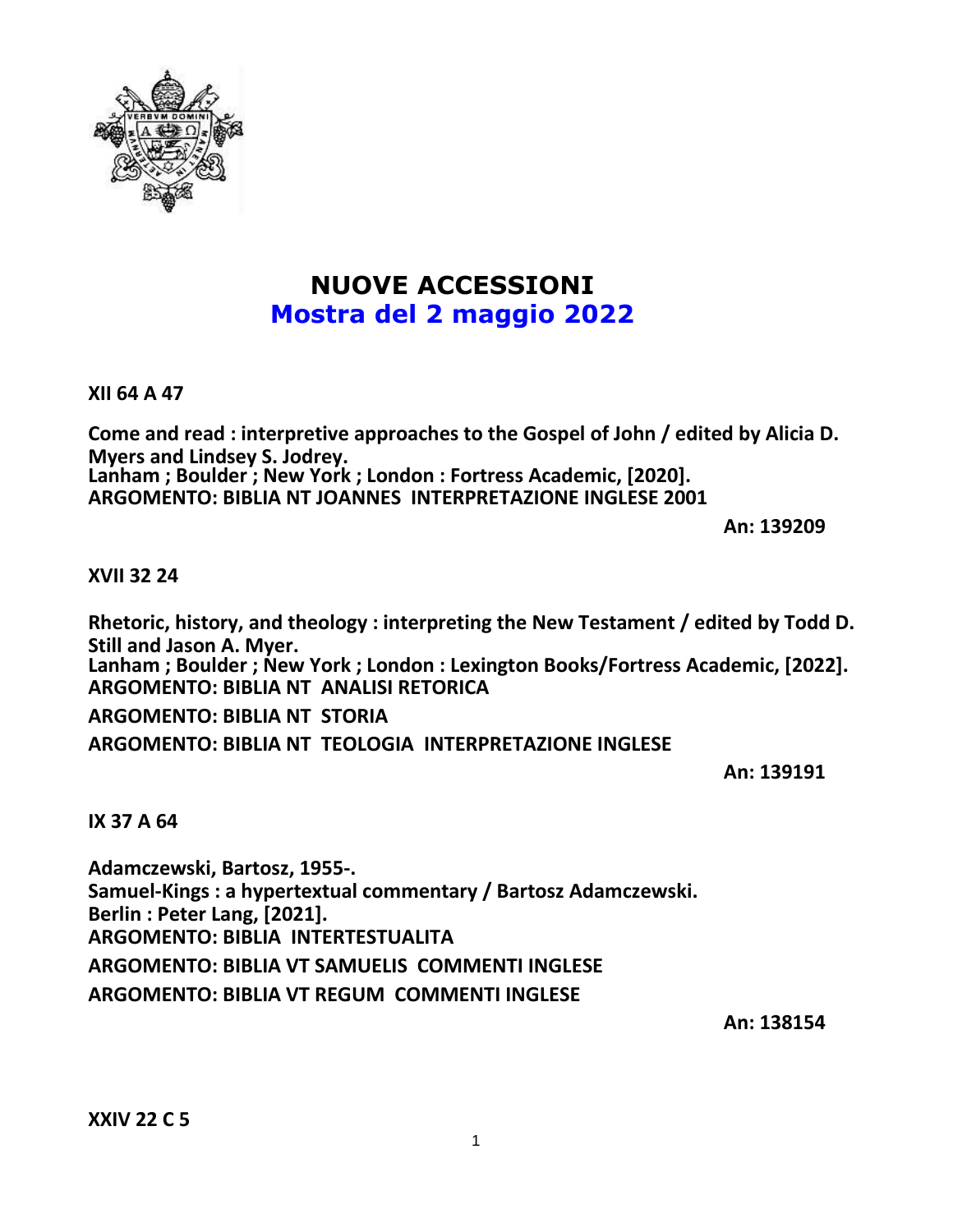**Buzi, Paola. La lingua copta / Paola Buzi, Agostino Soldati. Milano : Ulrico Hoepli, [2021]. ARGOMENTO: COPTO LINGUA GRAMMATICA**

**An: 138989**

**XXVII 82 57**

**Condrea, Vasile A. Syntactic studies in Targum Aramaic : a text-linguistic reading of 1 Samuel / Vasile Condrea. Piscataway, NJ : Gorgias Press, 2020. ARGOMENTO: BIBLIA VT SAMUELIS I ANALISI LINGUISTICA ARGOMENTO: ARAMAICO LINGUA SINTASSI**

**An: 138822**

**M.C. A 38 27**

**Exploring the composition of the Pentateuch, (2016 : Berrien Springs, Michigan). Exploring the composition of the Pentateuch / edited by L.S. Baker Jr., Kenneth Bergland, Felipe A. Masotti, and A. Rahel Wells. University Park, Pennsylvania : Eisenbrauns, [2020]. ARGOMENTO: BIBLIA VT PENTATEUCHUS CANONE ARGOMENTO: BIBLIA VT PENTATEUCHUS STUDI**

**An: 138188**

**XXV 28 C 31.1 XXV 28 C 31.2 XXV 28 C 31.3 DEP XXV 28 C 31.4**

**Gestermann, Louise, 1957-. Die Grabanlage des Monthemhet (TT 34) I : der Weg zur Sargkammer (R 44.1 bis R 53) / Louise Gestermann, Carolina Teotino, Mareike Wagner ; mit einem Beitrag von Farouk Gomaà und Zeichnungen von Natalie Schmidt. Wiesbaden : Harrassowitz Verlag, 2021. ARGOMENTO: EGIZIANO LINGUA ISCRIZIONI ARGOMENTO: EGITTO ANTICO TOMBE**

**An: 139053**

**M.C. M 5 298**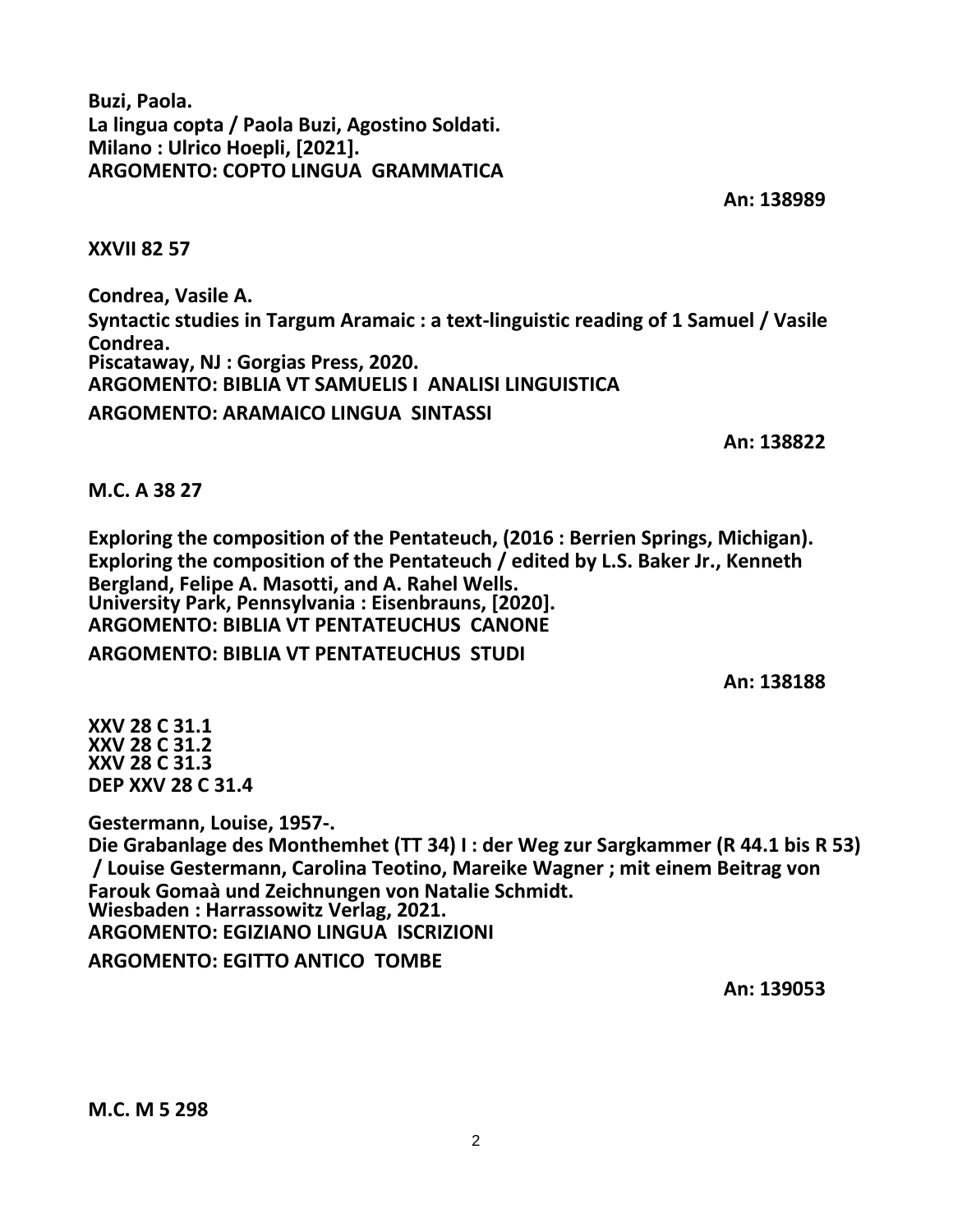**Hugo Eterianus, circa 1110-1182. Hugonis Eteriani Epistolae ; De sancto et immortali Deo ; Compendiosa expositio ; Fragmenta graeca quae extant / ediderunt Pietro Podolak, Anna Zago. Turnhout : Brepols, 2020.**

**An: 139225**

#### **XXV 69 A 15**

**Larché, François. Chronologie des vestiges découverts sous le temple de Karnak / François Larché. Turnhout : Brepols, [2020]. ARGOMENTO: KARNAK EGITTO TEMPIO DI AMON ARGOMENTO: EGITTO ANTICO ARCHITETTURA ARGOMENTO: KARNAK EGITTO TEMPLI**

**An: 138165**

**M.P. C 26 147**

**Manthe, Ulrich, 1947-.**

**Die Mosaicarum et Romanarum legum collatio und der Ambrosiaster : Jüdisches Recht im spätantiken Rom / Ulrich Manthe. München : Bayerischen Akademie der Wissenschaften, [2021]. ARGOMENTO: AMBROSIASTER SECOLO IV**

**ARGOMENTO: DIRITTO GIUDAISMO**

**ARGOMENTO: AMBROSIUS MEDIOLANENSIS SANTO 340 397 OPERE DUBBIE E SPURIE LEX DEI SIVE MOSAICARUM ET ROMANARUM LEGUM COLLATIO**

**An: 138470**

**XVII 46 A 46**

**Moscicke, Hans M., 1985-. Goat for Yahweh, goat for Azazel : the impact of Yom Kippur on the Gospels / Hans M. Moscicke. Lanham ; Boulder ; New York ; London : Lexington Books/Fortress Academic, [2021]. ARGOMENTO: BIBLIA NT EVANGELIA INTERPRETAZIONE INGLESE ARGOMENTO: YOM KIPPUR ARGOMENTO: ESPIAZIONE**

**An: 138366**

**V 52 20.1**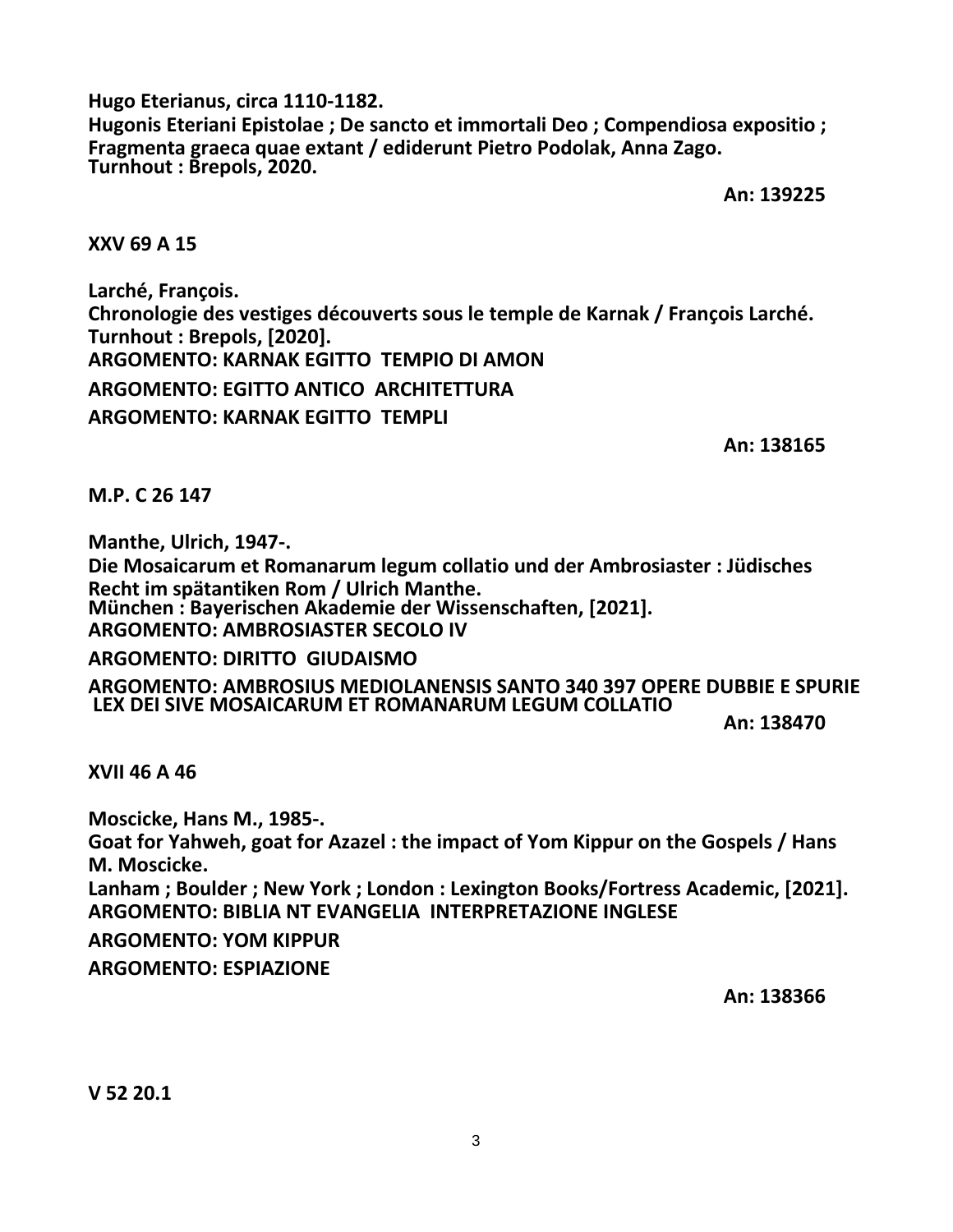**Nobel, Ludovic, S.M.B. Introduzione al Nuovo Testamento / Ludovic Nobel. Bologna : EDB, [2018]. ARGOMENTO: BIBLIA NT INTRODUZIONE ITALIANO**

**An: 138530**

#### **XXXVIII 1 44**

**Pasquale, Gianluigi, O.F.M. Cap., 1967-. Teologia fondamentale : il Lógos tra comprendere e credere / Gianluigi Pasquale, Branko Murić ; prefazione di Željko Tanjić. Roma : Carocci editore, 2021. ARGOMENTO: TEOLOGIA FONDAMENTALE**

**An: 139223**

**XXVIII 4 K 14**

**Rogers, Justin M., 1976-. Didymus the Blind and the Alexandrian Christian reception of Philo / Justin M. Rogers. Atlanta, GA : SBL Press, [2017]. ARGOMENTO: DIDYMUS CAECUS CA 313 CA 398 ARGOMENTO: PHILO ALEXANDRINUS CIRCA 20 AC 45 ARGOMENTO: CRISTIANESIMO ALESSANDRINO**

**An: 139065**

**XXV 78 B 27**

**Rossetti, Ilaria, 1982-. I templi del Fayyum in epoca tolemaico-romana tra fonti scritte e contesti archeologici : per una classificazione degli edifici sacri nell'Egitto tolemaico e romano / Ilaria Rossetti. Oxford : Archaeopress Publishing Ltd, [2020]. ARGOMENTO: FAYYUM ARCHEOLOGIA ARGOMENTO: EGITTO ANTICO ARCHITETTURA ARGOMENTO: EGITTO TOLEMAICO TEMPLI ARGOMENTO: EGITTO ROMANO TEMPLI**

**An: 138380**

**XXVII 6 D 23.1**